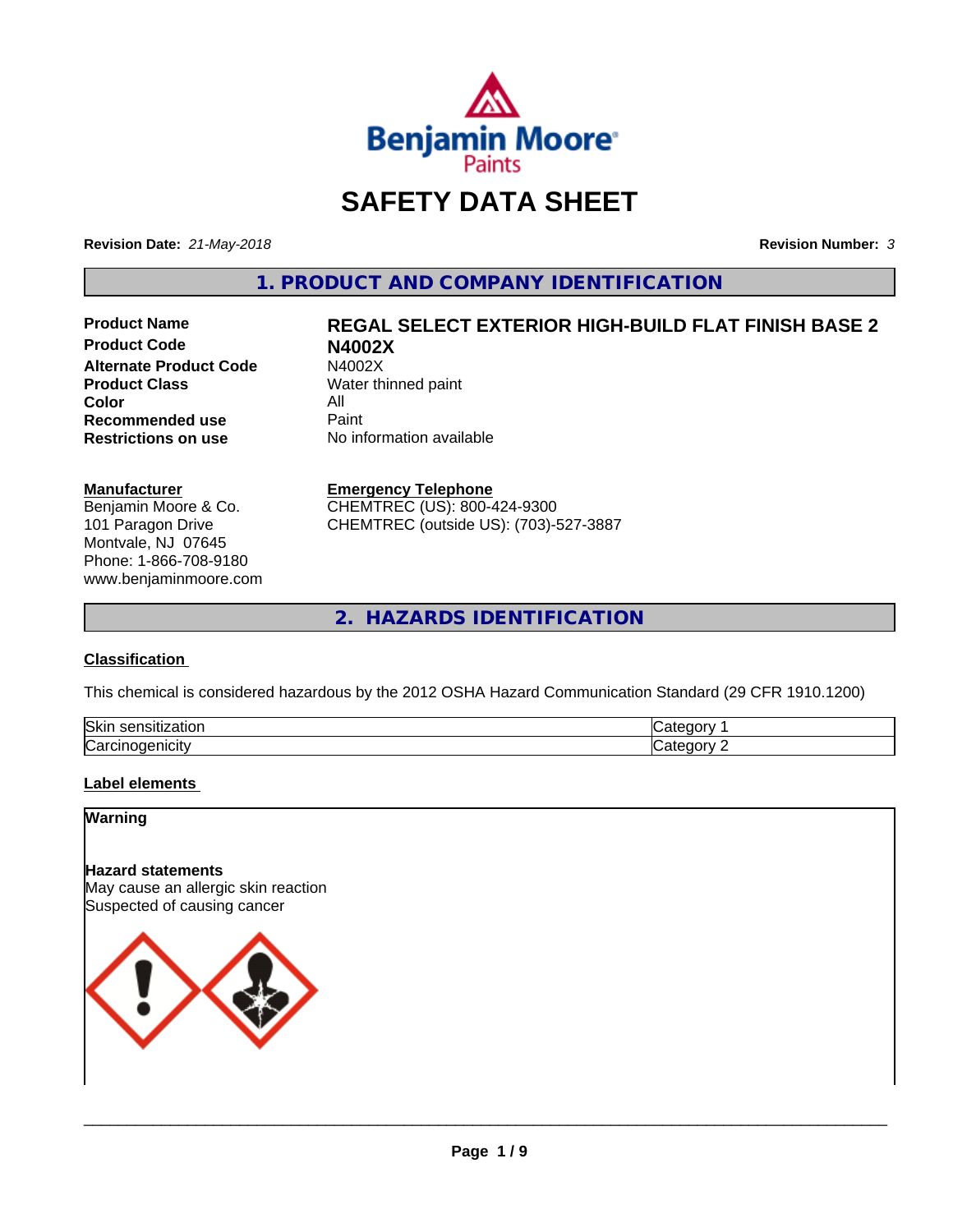#### **Appearance** liquid

**Odor** little or no odor

#### **Precautionary Statements - Prevention**

Obtain special instructions before use Do not handle until all safety precautions have been read and understood Use personal protective equipment as required

Avoid breathing dust/fume/gas/mist/vapors/spray Contaminated work clothing should not be allowed out of the workplace

Wear protective gloves

#### **Precautionary Statements - Response**

IF exposed or concerned: Get medical advice/attention **Skin** IF ON SKIN: Wash with plenty of soap and water If skin irritation or rash occurs: Get medical advice/attention

Wash contaminated clothing before reuse

#### **Precautionary Statements - Storage**

Store locked up

#### **Precautionary Statements - Disposal**

Dispose of contents/container to an approved waste disposal plant

#### **Hazards not otherwise classified (HNOC)**

Not applicable

#### **Other information**

No information available

#### **3. COMPOSITION INFORMATION ON COMPONENTS**

| <b>Chemical name</b>                       | CAS No.    | Weight-% |
|--------------------------------------------|------------|----------|
| Titanium dioxide                           | 13463-67-7 | ∣∪       |
| Kaolin, calcined                           | 92704-41-1 |          |
| Diatomaceous earth                         | 61790-53-2 |          |
| Sodium C14-C16 olefin sulfonate            | 68439-57-6 | 0.5      |
| Urea, N-(3,4-dichlorophenyl)-N,N-dimethyl- | 330-54-1   | 0.5      |
| 2-N-octvl-4-Isothiazolin-3-One             | 26530-20-1 | 0.5      |

#### **4. FIRST AID MEASURES**

| <b>General Advice</b> | No hazards which require special first aid measures.                                                                                                                                                                                |
|-----------------------|-------------------------------------------------------------------------------------------------------------------------------------------------------------------------------------------------------------------------------------|
| <b>Eye Contact</b>    | Rinse thoroughly with plenty of water for at least 15 minutes and consult a<br>physician.                                                                                                                                           |
| <b>Skin Contact</b>   | Wash off immediately with soap and plenty of water while removing all<br>contaminated clothes and shoes. If skin irritation persists, call a physician. Wash<br>clothing before reuse. Destroy contaminated articles such as shoes. |
| <b>Inhalation</b>     | Move to fresh air. If symptoms persist, call a physician.                                                                                                                                                                           |
|                       |                                                                                                                                                                                                                                     |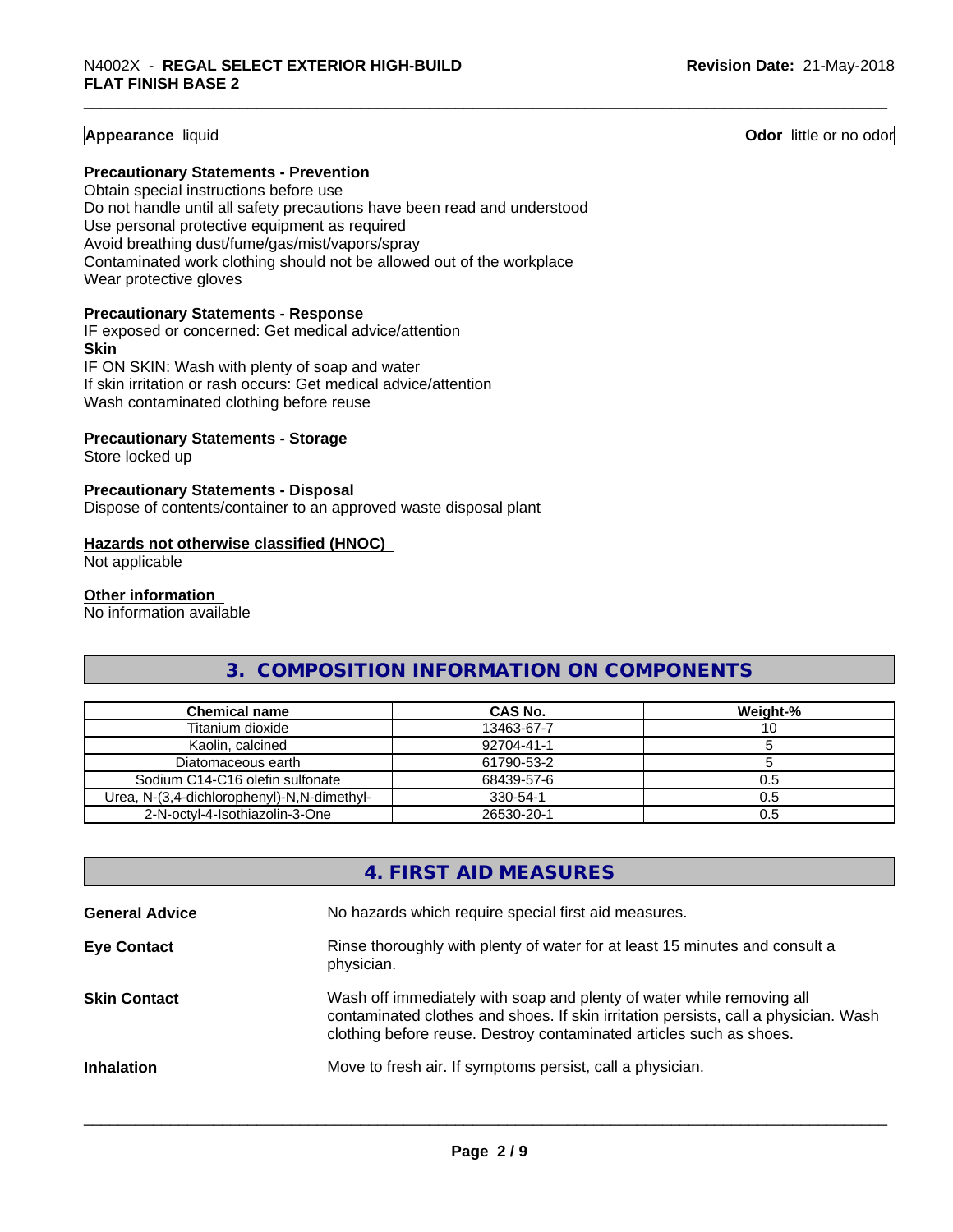| Ingestion                                                                                                                                         | if necessary.   | Clean mouth with water and afterwards drink plenty of water. Consult a physician |                                                                                                                 |  |  |
|---------------------------------------------------------------------------------------------------------------------------------------------------|-----------------|----------------------------------------------------------------------------------|-----------------------------------------------------------------------------------------------------------------|--|--|
| <b>Most Important</b><br><b>Symptoms/Effects</b>                                                                                                  |                 | May cause allergic skin reaction.                                                |                                                                                                                 |  |  |
| <b>Notes To Physician</b>                                                                                                                         |                 | Treat symptomatically.                                                           |                                                                                                                 |  |  |
| 5. FIRE-FIGHTING MEASURES                                                                                                                         |                 |                                                                                  |                                                                                                                 |  |  |
| <b>Suitable Extinguishing Media</b><br>Use extinguishing measures that are appropriate to local<br>circumstances and the surrounding environment. |                 |                                                                                  |                                                                                                                 |  |  |
| <b>Protective Equipment And Precautions For</b><br><b>Firefighters</b>                                                                            |                 | and full protective gear.                                                        | As in any fire, wear self-contained breathing apparatus<br>pressure-demand, MSHA/NIOSH (approved or equivalent) |  |  |
| <b>Specific Hazards Arising From The Chemical</b>                                                                                                 |                 | Closed containers may rupture if exposed to fire or<br>extreme heat.             |                                                                                                                 |  |  |
| <b>Sensitivity To Mechanical Impact</b>                                                                                                           |                 | No.                                                                              |                                                                                                                 |  |  |
| <b>Sensitivity To Static Discharge</b>                                                                                                            |                 | No                                                                               |                                                                                                                 |  |  |
| <b>Flash Point Data</b><br>Flash Point (°F)<br>Flash Point (°C)<br><b>Method</b>                                                                  |                 | Not applicable<br>Not applicable<br>Not applicable                               |                                                                                                                 |  |  |
| <b>Flammability Limits In Air</b>                                                                                                                 |                 |                                                                                  |                                                                                                                 |  |  |
| Lower flammability limit:<br><b>Upper flammability limit:</b>                                                                                     |                 | Not applicable<br>Not applicable                                                 |                                                                                                                 |  |  |
| Health: 1<br><b>NFPA</b>                                                                                                                          | Flammability: 0 | Instability: 0                                                                   | <b>Special: Not Applicable</b>                                                                                  |  |  |
| <b>NFPA Legend</b>                                                                                                                                |                 |                                                                                  |                                                                                                                 |  |  |

- 0 Not Hazardous
- 1 Slightly
- 2 Moderate
- 3 High
- 4 Severe

*The ratings assigned are only suggested ratings, the contractor/employer has ultimate responsibilities for NFPA ratings where this system is used.*

*Additional information regarding the NFPA rating system is available from the National Fire Protection Agency (NFPA) at www.nfpa.org.*

## **6. ACCIDENTAL RELEASE MEASURES Personal Precautions** Avoid contact with skin, eyes and clothing. Ensure adequate ventilation. **Other Information** Prevent further leakage or spillage if safe to do so.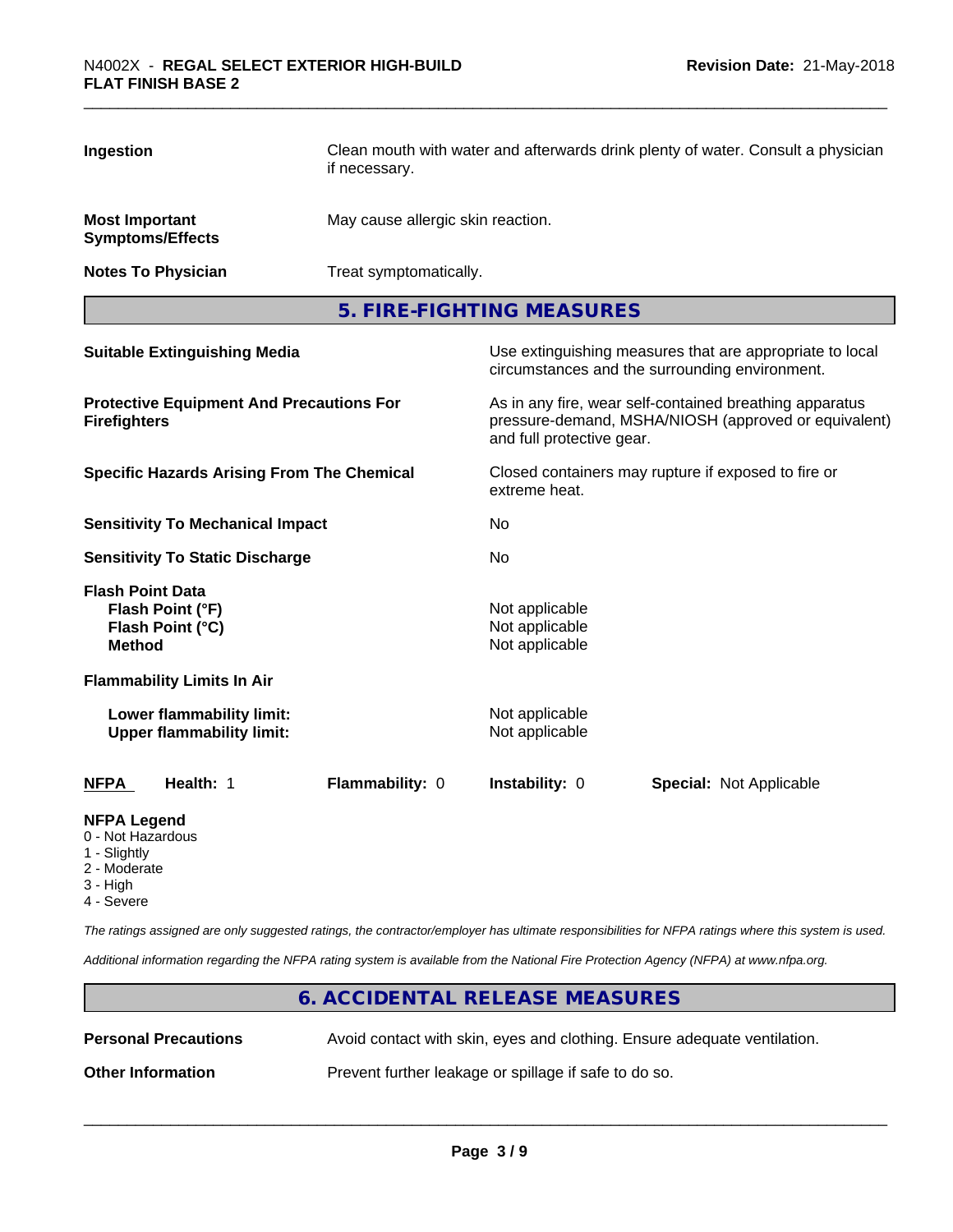| See Section 12 for additional Ecological Information.<br><b>Environmental precautions</b>                                                                                        |  |  |
|----------------------------------------------------------------------------------------------------------------------------------------------------------------------------------|--|--|
| Soak up with inert absorbent material. Sweep up and shovel into suitable<br>containers for disposal.                                                                             |  |  |
| 7. HANDLING AND STORAGE                                                                                                                                                          |  |  |
| Avoid contact with skin, eyes and clothing. Avoid breathing vapors, spray mists or<br>sanding dust. In case of insufficient ventilation, wear suitable respiratory<br>equipment. |  |  |
| Keep container tightly closed. Keep out of the reach of children.                                                                                                                |  |  |
| No information available<br><b>Incompatible Materials</b>                                                                                                                        |  |  |
|                                                                                                                                                                                  |  |  |

## **8. EXPOSURE CONTROLS/PERSONAL PROTECTION**

#### **Exposure Limits**

| <b>Chemical name</b>                       | <b>ACGIH TLV</b>  | <b>OSHA PEL</b>           |
|--------------------------------------------|-------------------|---------------------------|
| Titanium dioxide                           | 10 mg/m $3$ - TWA | $15 \text{ ma/m}^3$ - TWA |
| Diatomaceous earth                         | N/E               |                           |
|                                            |                   | 20 mppcf - TWA            |
| Urea, N-(3,4-dichlorophenyl)-N,N-dimethyl- | 10 mg/m $3$ - TWA | N/E                       |

#### **Legend**

ACGIH - American Conference of Governmental Industrial Hygienists Exposure Limits OSHA - Occupational Safety & Health Administration Exposure Limits N/E - Not Established

**Engineering Measures** Ensure adequate ventilation, especially in confined areas.

#### **Personal Protective Equipment**

| <b>Eye/Face Protection</b>    | Safety glasses with side-shields.                                        |
|-------------------------------|--------------------------------------------------------------------------|
| <b>Skin Protection</b>        | Protective gloves and impervious clothing.                               |
| <b>Respiratory Protection</b> | In case of insufficient ventilation wear suitable respiratory equipment. |
| <b>Hygiene Measures</b>       | Avoid contact with skin, eyes and clothing. Remove and wash contaminated |

#### **9. PHYSICAL AND CHEMICAL PROPERTIES**

**Appearance** liquid **Odor** little or no odor **Density (Ibs/gal)** 10.7 - 11.1 **Specific Gravity** 1.28 - 1.33

**Odor Threshold** No information available **pH**<br>
Viscosity (cps) The Contract Contract Contract Contract Contract Contract Contract Contract Contract Contract C<br>
No information available **Viscosity (cps)** No information available<br> **Solubility(ies)** No information available<br>
No information available **Solubility(ies)** No information available **Water solubility**<br> **Evaporation Rate**<br> **Evaporation Rate**<br> **Evaporation Rate Evaporation Rate** No information available

 $\overline{\phantom{a}}$  ,  $\overline{\phantom{a}}$  ,  $\overline{\phantom{a}}$  ,  $\overline{\phantom{a}}$  ,  $\overline{\phantom{a}}$  ,  $\overline{\phantom{a}}$  ,  $\overline{\phantom{a}}$  ,  $\overline{\phantom{a}}$  ,  $\overline{\phantom{a}}$  ,  $\overline{\phantom{a}}$  ,  $\overline{\phantom{a}}$  ,  $\overline{\phantom{a}}$  ,  $\overline{\phantom{a}}$  ,  $\overline{\phantom{a}}$  ,  $\overline{\phantom{a}}$  ,  $\overline{\phantom{a}}$ 

clothing before re-use. Wash thoroughly after handling.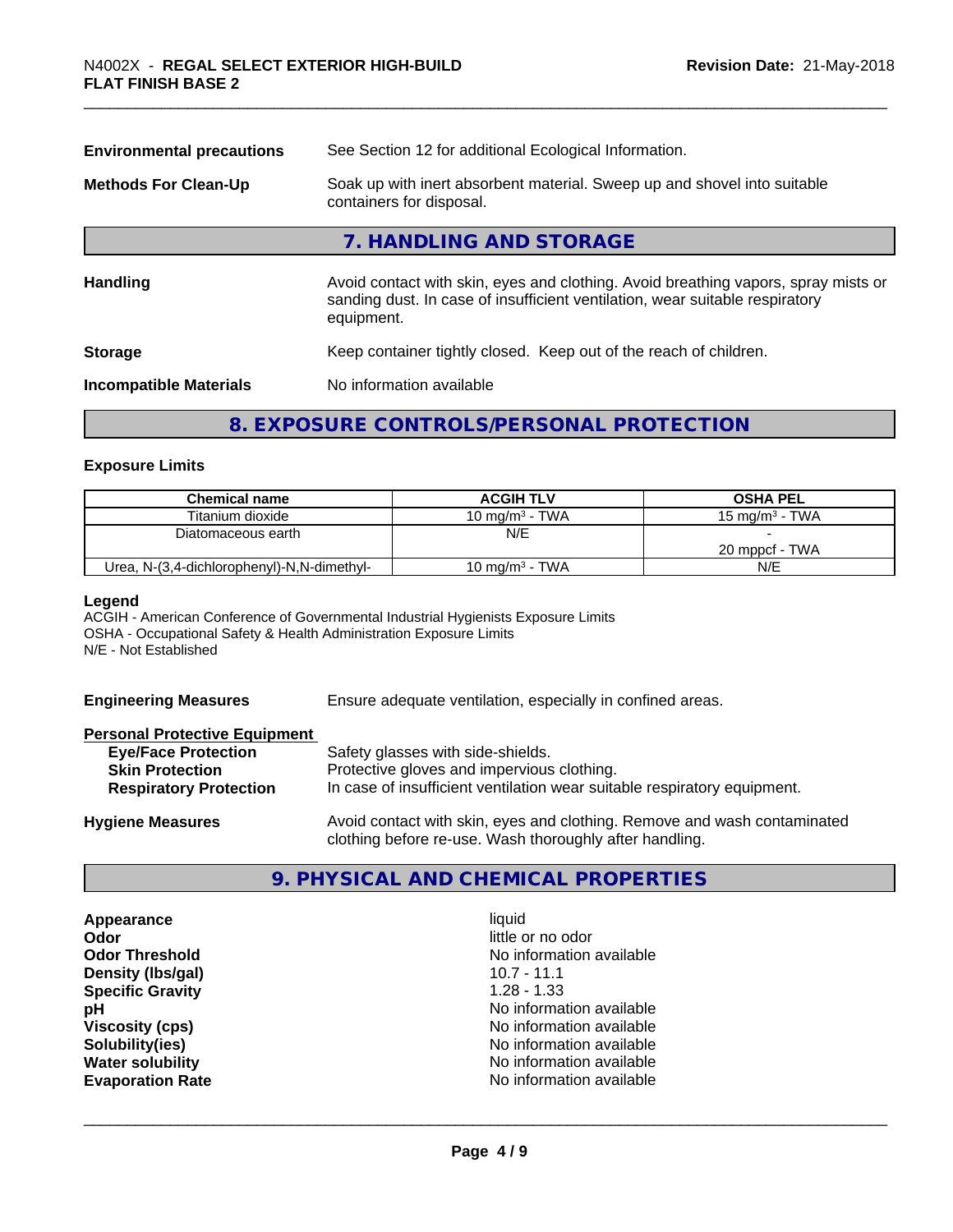## \_\_\_\_\_\_\_\_\_\_\_\_\_\_\_\_\_\_\_\_\_\_\_\_\_\_\_\_\_\_\_\_\_\_\_\_\_\_\_\_\_\_\_\_\_\_\_\_\_\_\_\_\_\_\_\_\_\_\_\_\_\_\_\_\_\_\_\_\_\_\_\_\_\_\_\_\_\_\_\_\_\_\_\_\_\_\_\_\_\_\_\_\_ N4002X - **REGAL SELECT EXTERIOR HIGH-BUILD FLAT FINISH BASE 2**

**Vapor pressure @20 °C (kPa)**<br> **Vapor density**<br> **Vapor density**<br> **Vapor density Wt. % Solids** 45 - 55 **Vol. % Solids** 35 - 45<br> **Wt. % Volatiles** 35 - 45 **Wt. % Volatiles Vol. % Volatiles** 55 - 65 **VOC Regulatory Limit (g/L)** < 50 **Boiling Point (°F)** 212 **Boiling Point (°C)** 100 **Freezing Point (°F)** 32 **Freezing Point (°C)** 0 **Flash Point (°F)** Not applicable **Flash Point (°C)**<br> **Method** Not applicable<br> **Method** Not applicable **Flammability** (solid, gas) **Upper flammability limit:**<br> **Lower flammability limit:** Not applicable Not applicable **Lower flammability limit:**<br> **Autoignition Temperature (°F)** Not applicable havailable **Autoignition Temperature (°F) Autoignition Temperature (°C)**<br> **Decomposition Temperature (°F)** No information available **Decomposition Temperature (°F) Decomposition Temperature (°C)** No information available **Partition coefficient Contract Contract Contract Contract Contract Contract Contract Contract Contract Contract Contract Contract Contract Contract Contract Contract Contract Contract Contract Contract Contract Contract** 

**No information available**<br>45 - 55 **Not applicable**<br>Not applicable

### **10. STABILITY AND REACTIVITY**

| <b>Reactivity</b>                         | Not Applicable                           |
|-------------------------------------------|------------------------------------------|
| <b>Chemical Stability</b>                 | Stable under normal conditions.          |
| <b>Conditions to avoid</b>                | Prevent from freezing.                   |
| <b>Incompatible Materials</b>             | No materials to be especially mentioned. |
| <b>Hazardous Decomposition Products</b>   | None under normal use.                   |
| <b>Possibility of hazardous reactions</b> | None under normal conditions of use.     |

#### **11. TOXICOLOGICAL INFORMATION**

**Product Information**

**Information on likely routes of exposure**

**Principal Routes of Exposure** Eye contact, skin contact and inhalation.

**Acute Toxicity** 

**Product Information** No information available

#### **Symptoms related to the physical,chemical and toxicological characteristics**

**Symptoms** No information available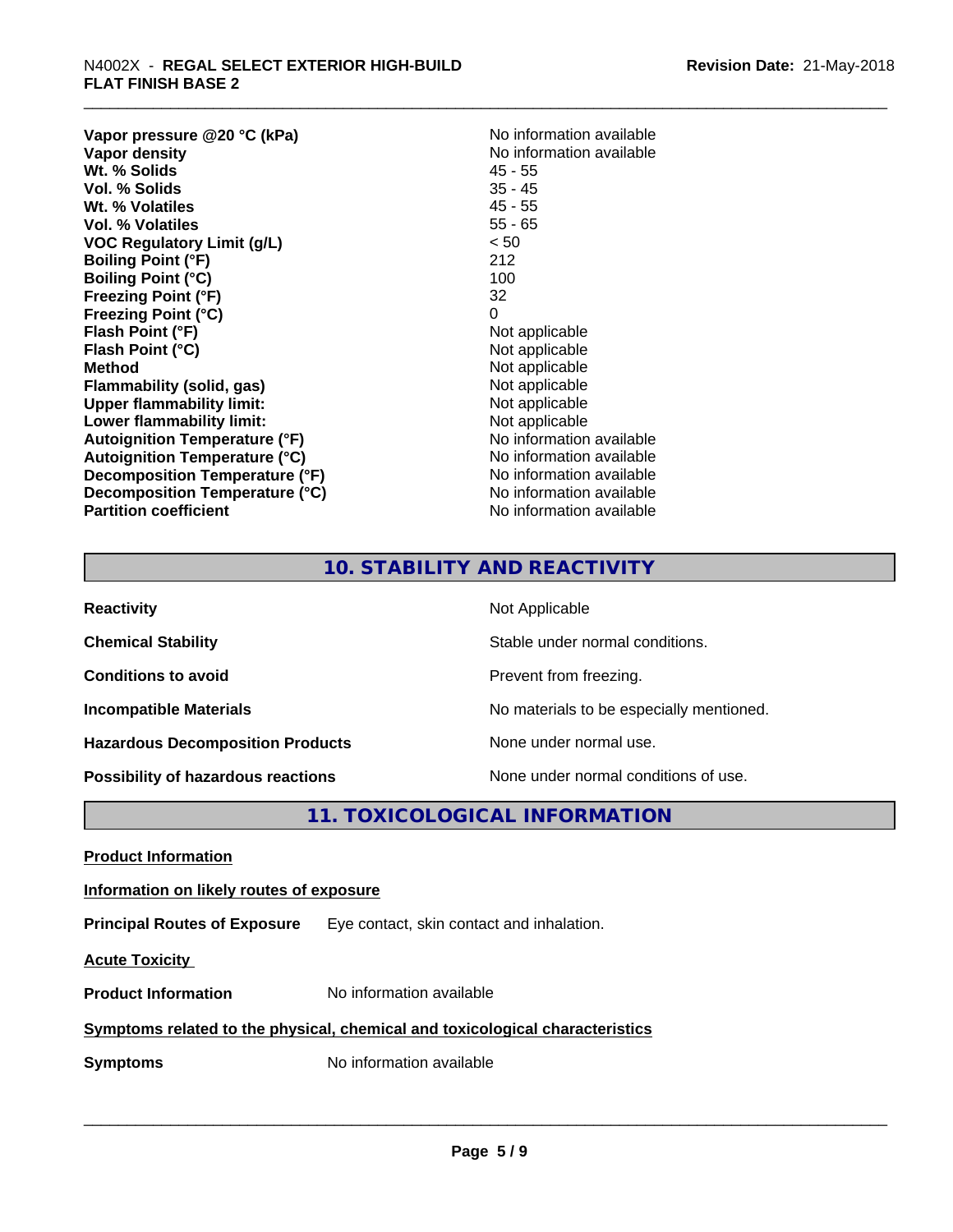#### **Delayed and immediate effects as well as chronic effects from short and long-term exposure**

| Eye contact                     | May cause slight irritation.                                                      |
|---------------------------------|-----------------------------------------------------------------------------------|
| <b>Skin contact</b>             | Substance may cause slight skin irritation. Prolonged or repeated contact may dry |
|                                 | skin and cause irritation.                                                        |
| <b>Inhalation</b>               | May cause irritation of respiratory tract.                                        |
| Ingestion                       | Ingestion may cause gastrointestinal irritation, nausea, vomiting and diarrhea.   |
| <b>Sensitization</b>            | May cause an allergic skin reaction                                               |
| <b>Neurological Effects</b>     | No information available.                                                         |
| <b>Mutagenic Effects</b>        | No information available.                                                         |
| <b>Reproductive Effects</b>     | No information available.                                                         |
| <b>Developmental Effects</b>    | No information available.                                                         |
| Target organ effects            | No information available.                                                         |
| <b>STOT - single exposure</b>   | No information available.                                                         |
| <b>STOT - repeated exposure</b> | No information available.                                                         |
| Other adverse effects           | No information available.                                                         |
| <b>Aspiration Hazard</b>        | No information available                                                          |

**Numerical measures of toxicity**

**The following values are calculated based on chapter 3.1 of the GHS document**

| ATEmix (oral)                        | 50963 mg/kg |
|--------------------------------------|-------------|
| <b>ATEmix (inhalation-dust/mist)</b> | 487.3 mg/L  |

#### **Component Information**

Titanium dioxide LD50 Oral: > 10000 mg/kg (Rat) Urea, N-(3,4-dichlorophenyl)-N,N-dimethyl- LD50 Oral: 1017 mg/kg (Rat) LD50 Dermal: > 5000 mg/kg (Rat) 2-N-octyl-4-Isothiazolin-3-One LD50 Oral: 550 mg/kg (Rat) LD50 Dermal: 690 mg/kg (Rabbit)

#### **Carcinogenicity**

*The information below indicateswhether each agency has listed any ingredient as a carcinogen:.*

| <b>Chemical</b><br>name          | <b>IARC</b>                  | <b>NTP</b> | $\sim$ $\sim$<br>אחטט |
|----------------------------------|------------------------------|------------|-----------------------|
|                                  | .<br>2B<br>Human<br>Possible |            | Listed<br>____        |
| .<br>. dioxide<br><b>itanium</b> | Carcinogen                   |            |                       |

• Although IARC has classified titanium dioxide as possibly carcinogenic to humans (2B), their summary concludes: "No significant exposure to titanium dioxide is thought to occur during the use of products in which titanium dioxide is bound to other materials, such as paint."

#### **Legend**

IARC - International Agency for Research on Cancer NTP - National Toxicity Program OSHA - Occupational Safety & Health Administration

**12. ECOLOGICAL INFORMATION**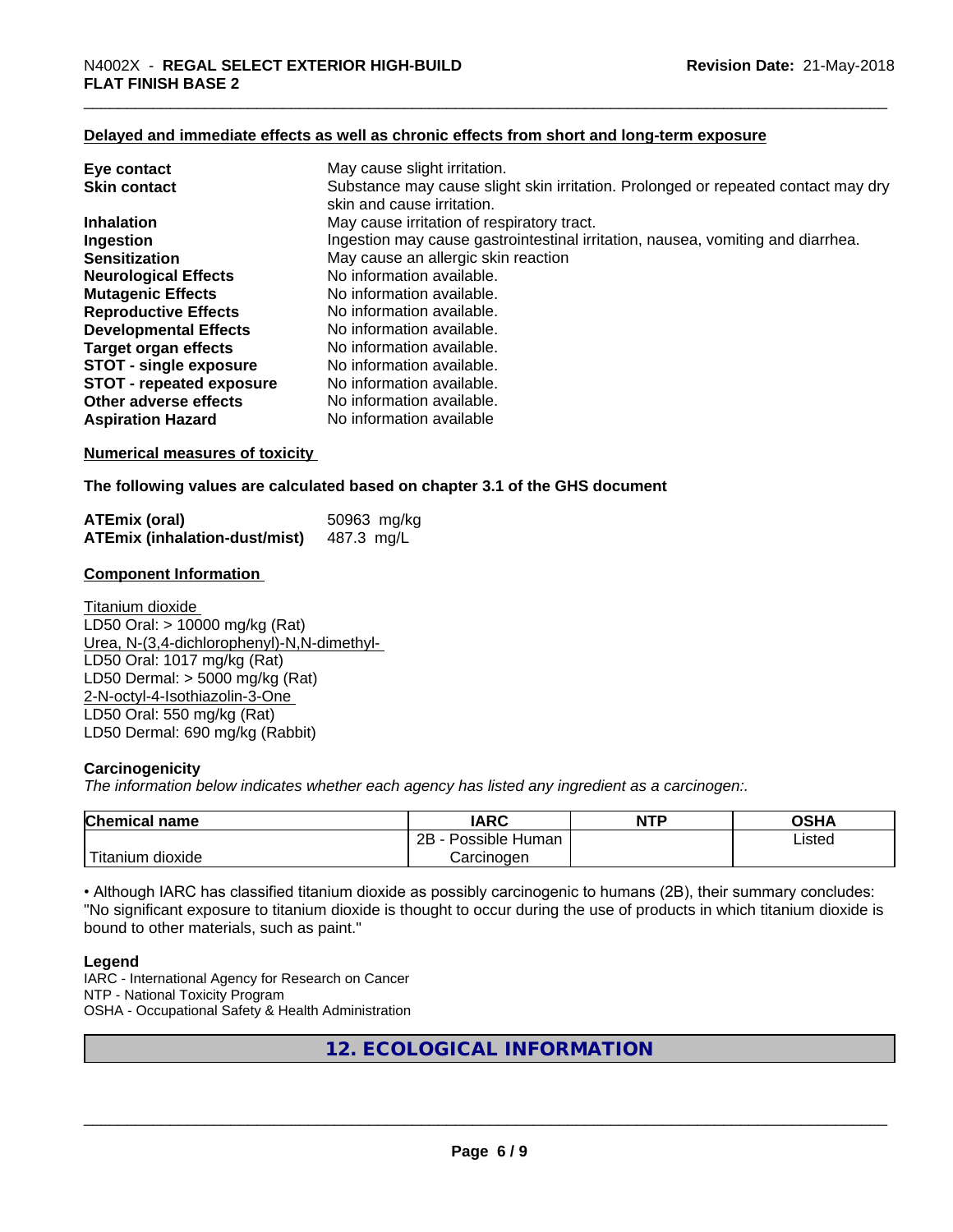#### **Ecotoxicity Effects**

The environmental impact of this product has not been fully investigated.

#### **Product Information**

#### **Acute Toxicity to Fish**

No information available

#### **Acute Toxicity to Aquatic Invertebrates**

No information available

#### **Acute Toxicity to Aquatic Plants**

No information available

#### **Persistence / Degradability**

No information available.

#### **Bioaccumulation**

There is no data for this product.

#### **Mobility in Environmental Media**

No information available.

#### **Ozone**

No information available

#### **Component Information**

#### **Acute Toxicity to Fish**

Titanium dioxide  $LC50: > 1000$  mg/L (Fathead Minnow - 96 hr.) Urea, N-(3,4-dichlorophenyl)-N,N-dimethyl- LC50: 3.5 mg/L (Rainbow Trout - 96 hr.)

#### **Acute Toxicity to Aquatic Invertebrates**

No information available

#### **Acute Toxicity to Aquatic Plants**

No information available

#### **13. DISPOSAL CONSIDERATIONS**

**Waste Disposal Method** Dispose of in accordance with federal, state, and local regulations. Local requirements may vary, consult your sanitation department or state-designated environmental protection agency for more disposal options.

 $\overline{\phantom{a}}$  ,  $\overline{\phantom{a}}$  ,  $\overline{\phantom{a}}$  ,  $\overline{\phantom{a}}$  ,  $\overline{\phantom{a}}$  ,  $\overline{\phantom{a}}$  ,  $\overline{\phantom{a}}$  ,  $\overline{\phantom{a}}$  ,  $\overline{\phantom{a}}$  ,  $\overline{\phantom{a}}$  ,  $\overline{\phantom{a}}$  ,  $\overline{\phantom{a}}$  ,  $\overline{\phantom{a}}$  ,  $\overline{\phantom{a}}$  ,  $\overline{\phantom{a}}$  ,  $\overline{\phantom{a}}$ 

#### **14. TRANSPORT INFORMATION**

**DOT** Not regulated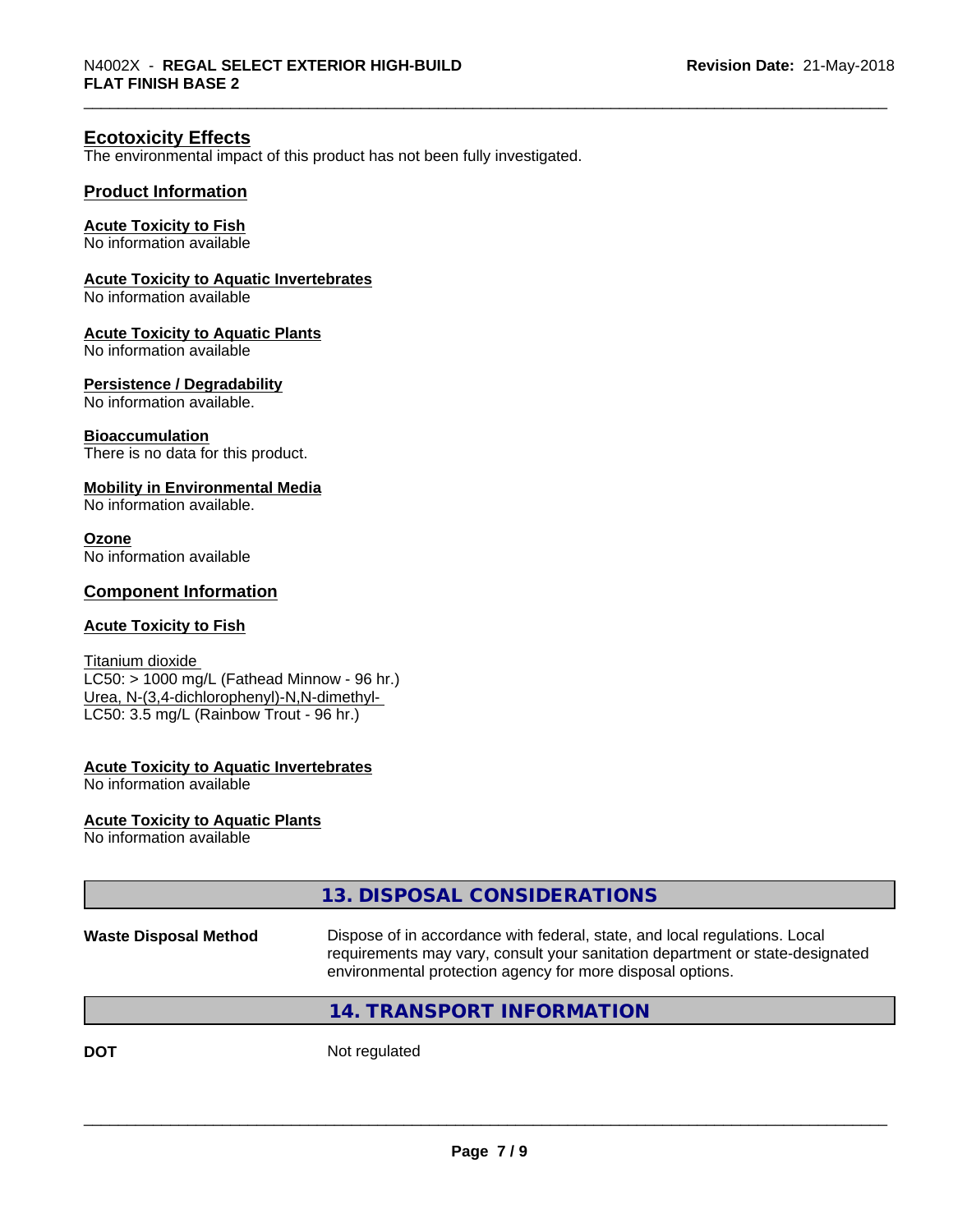| <b>ICAO/IATA</b> | Not regulated |  |
|------------------|---------------|--|
|------------------|---------------|--|

#### **IMDG / IMO** Not regulated

**15. REGULATORY INFORMATION**

#### **International Inventories**

| <b>TSCA: United States</b> | Yes - All components are listed or exempt. |
|----------------------------|--------------------------------------------|
| <b>DSL: Canada</b>         | Yes - All components are listed or exempt. |

#### **Federal Regulations**

#### **SARA 311/312 hazardous categorization**

| Acute health hazard               | Yes |
|-----------------------------------|-----|
| Chronic Health Hazard             | Yes |
| Fire hazard                       | Nο  |
| Sudden release of pressure hazard | Nο  |
| Reactive Hazard                   | N٥  |

#### **SARA 313**

Section 313 of Title III of the Superfund Amendments and Reauthorization Act of 1986 (SARA). This product contains a chemical or chemicals which are subject to the reporting requirements of the Act and Title 40 of the Code of Federal Regulations, Part 372:

*None*

#### **Clean Air Act,Section 112 Hazardous Air Pollutants (HAPs) (see 40 CFR 61)**

This product contains the following HAPs:

*None*

#### **US State Regulations**

#### **California Proposition 65**

**A** WARNING: Cancer and Reproductive Harm– www.P65warnings.ca.gov

#### **State Right-to-Know**

| <b>Chemical name</b>                        | <b>Massachusetts</b> | <b>New Jersey</b> | Pennsylvania |
|---------------------------------------------|----------------------|-------------------|--------------|
| Titanium dioxide                            |                      |                   |              |
| Diatomaceous earth                          |                      |                   |              |
| Urea.                                       |                      |                   |              |
| $N-(3,4$ -dichlorophenyl)- $N,N$ -dimethyl- |                      |                   |              |

**Legend**

X - Listed